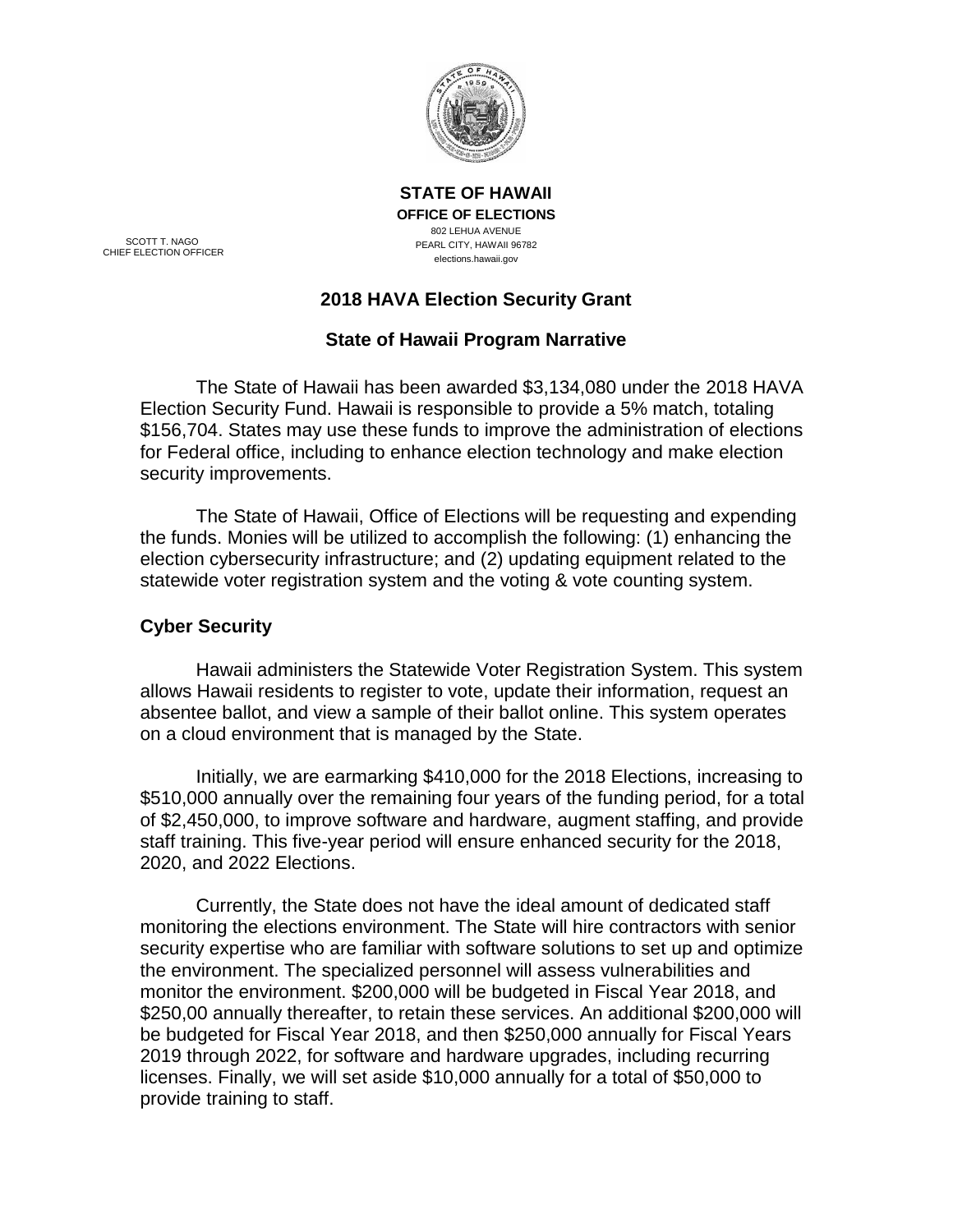### **Equipment**

#### *Voter Registration*

The State will purchase new computer terminals and associated equipment that are used to access the Statewide Voter Registration System for elections offices statewide. By upgrading the equipment, we can ensure that all security features are updated and standardized across all access points to the system. The equipment will be purchased for the 2018 Elections. The estimated cost is \$75,000. In addition, \$2,000 will be used for travel expenses related to installing the equipment.

#### *Voting & Vote Counting System*

 Hawaii is currently in a voting & vote counting system contract that will expire after the 2020 Elections. The State will procure a new multi-year contract that will begin with the 2022 Elections. The State will earmark the remaining \$607,080 that has not been allocated to cybersecurity and voter registration toward the cost of the new contract. This amount is expected to cover a portion but not the entire cost of the new contract. These monies will be expended in Fiscal Year 2022.

#### **State Match**

Hawaii is required to provide a 5% match of \$156,704. This requirement will be met by making in-kind matches utilizing state funds. Maintenance and personnel costs related to the Statewide Voter Registration System will be used to meet the match.

#### **Timeline**

The State intends to draw down the entire amount of \$3,134,080 upon submittal of this narrative to the Election Assistance Commission. However, the monies will be expended over the course of the five-year budget period of this fund. The expenses and timeline are summarized in the table on page three.

#### **Conclusion**

Elections in Hawaii are secure. However, with the continued threat to the security of elections nationwide, the State will utilize these funds to further enhance the security of our environments to protect the integrity of the elections.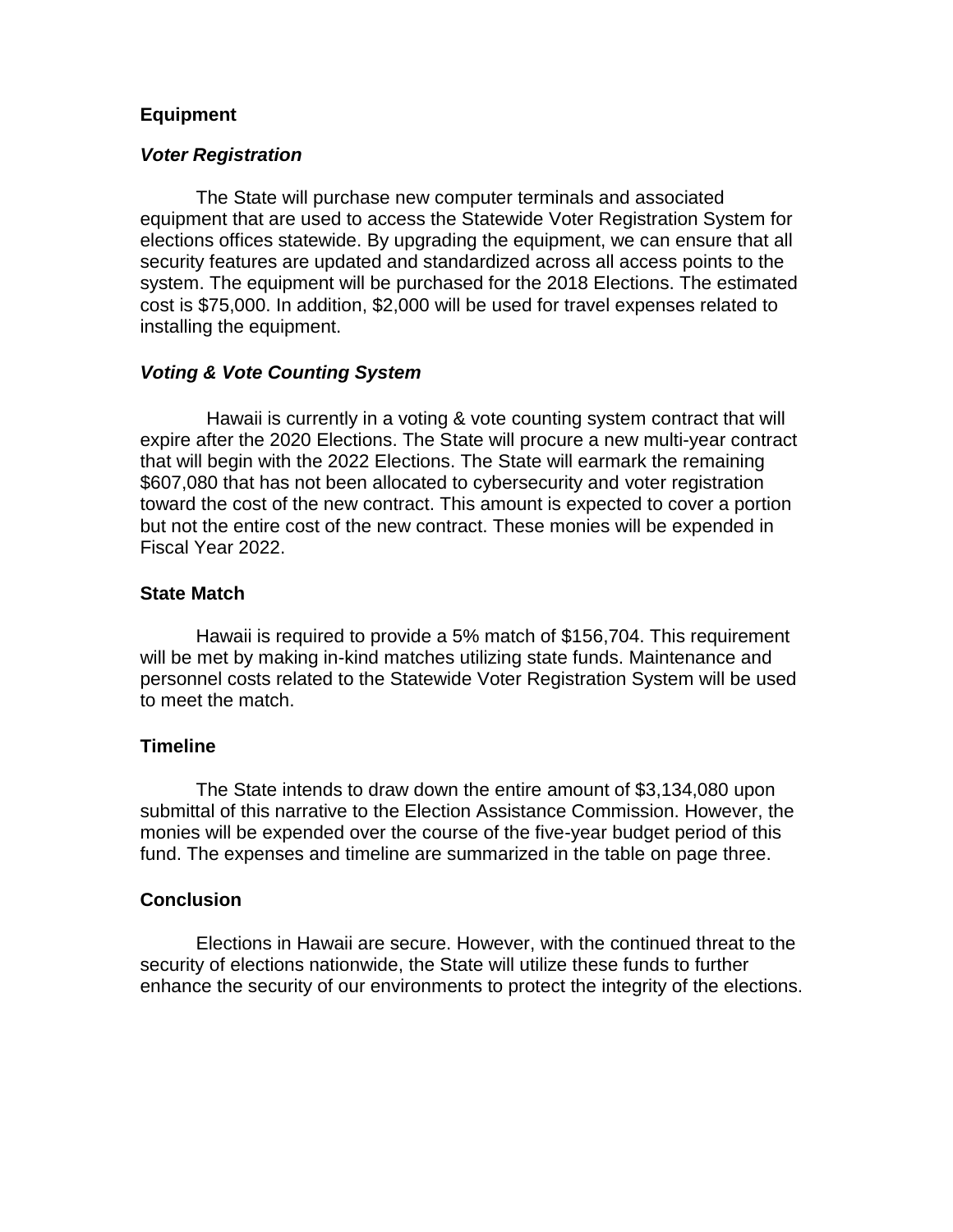# **State of Hawaii, 2018 HAVA Election Security Grant Budget Timeline**

| <b>Fiscal Year</b> | <b>Expense</b>                                      | <b>Amount</b> |
|--------------------|-----------------------------------------------------|---------------|
|                    | <b>Cyber Security</b>                               |               |
| 2017-2018          | Software and Hardware                               | \$200,000     |
| 2017-2018          | <b>Staffing Augmentation</b>                        | \$200,000     |
| 2017-2018          | Training                                            | \$10,000      |
| 2018-2019          | Software and Hardware                               | \$250,000     |
| 2018-2019          | <b>Staffing Augmentation</b>                        | \$250,000     |
| 2018-2019          | Training                                            | \$10,000      |
| 2019-2020          | Software and Hardware                               | \$250,000     |
| 2019-2020          | <b>Staffing Augmentation</b>                        | \$250,000     |
| 2019-2020          | Training                                            | \$10,000      |
| 2020-2021          | Software and Hardware                               | \$250,000     |
| 2020-2021          | <b>Staffing Augmentation</b>                        | \$250,000     |
| 2020-2021          | Training                                            | \$10,000      |
| 2021-2022          | Software and Hardware                               | \$250,000     |
| 2021-2022          | <b>Staffing Augmentation</b>                        | \$250,000     |
| 2021-2022          | Training                                            | \$10,000      |
| Sub-Total          |                                                     | \$2,450,000   |
|                    | <b>Equipment - Voter Registration</b>               |               |
| 2017-2018          | <b>Travel for Installation of Equipment</b>         | \$2,000       |
| 2017-2018          | <b>Computer Equipment</b>                           | \$75,000      |
| Sub-Total          |                                                     | \$77,000      |
|                    | Equipment - Voting & Vote Counting<br><b>System</b> |               |
| 2021-2022          | Voting & Vote Counting System                       | \$607,080     |
| Sub-Total          |                                                     | \$607,080     |
| <b>Total</b>       |                                                     | \$3,134,080   |